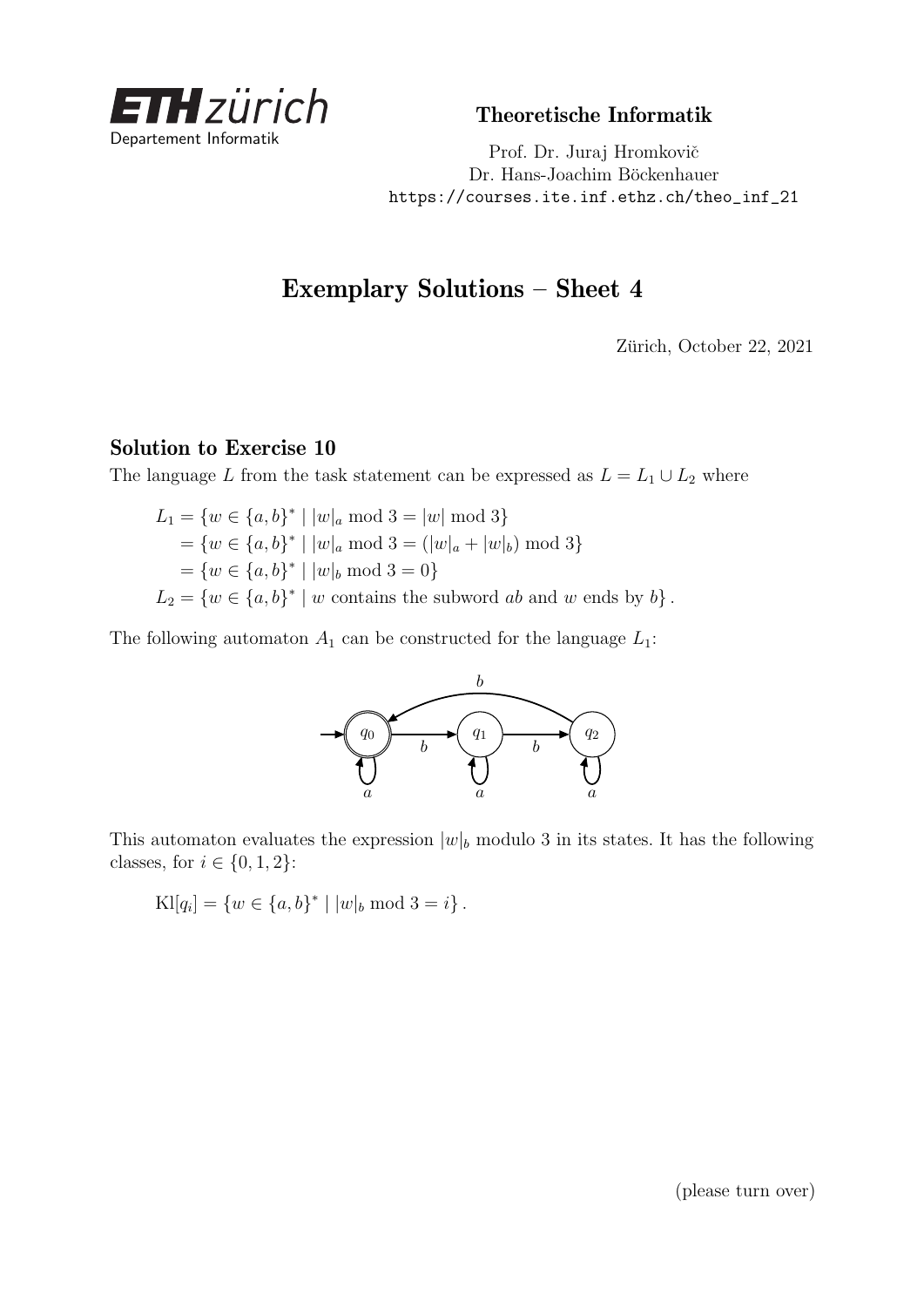The following automaton  $A_2$  can be constructed for the language  $L_2$ :



The states  $p_z$ , for  $z \in \{\lambda, a, ab\}$ , represent the longest prefix of the pattern *ab* read so far,  $p_{ab}$  is the accepting state. The state  $p_{aba}$  is reached if *ab* has already been read and *a* is the last symbol read so far. Hence, the classes are:

$$
Kl[p_{\lambda}] = \{b\}^*,
$$
  
\n
$$
Kl[p_a] = \{xay \mid x \in \{b\}^* \text{ and } y \in \{a\}^*\},
$$
  
\n
$$
Kl[p_{ab}] = L_2,
$$
  
\n
$$
Kl[p_{aba}] = \{a, b\}^* - \bigcup_{z \in \{\lambda, a, ab\}} Kl[p_z].
$$

Applying the product automaton construction to  $A_1$  and  $A_2$ , we can now construct the following product automaton *A* that accepts the language  $L = L_1 \cup L_2$ . For the sake of its representation, we use the notation  $r_{x,y} = \langle p_x, q_y \rangle$ . Because our product automaton is supposed to accept the union of two languages, a state of the product automaton is accepting if and only if it contains an accepting state of one of the two subautomata, i.e., the column corresponding to  $q_0$  and the row corresponding to  $p_{ab}$  consist of accepting states of the product automaton.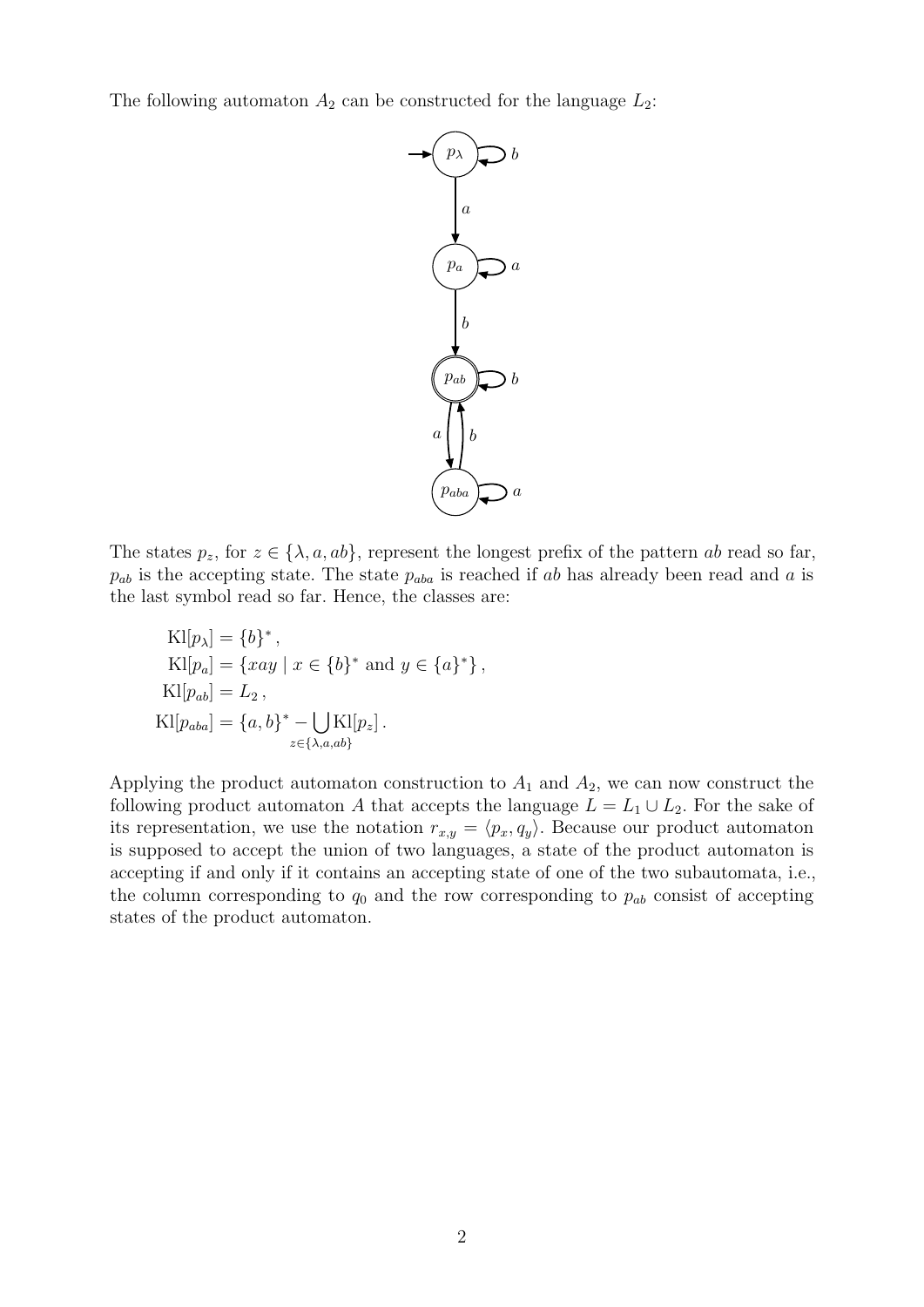

## Solution to Exercise 11

To prove that every finite automaton accepting the language *L* contains at least 5 states, we determine 5 words  $w_1, \ldots, w_5$  and show that the automaton must reach 5 pairwise distinct states on these words. If there is a finite automaton that reaches the same state when reading two distinct words  $w_i$  and  $w_j$ , then Lemma 3.12 from the textbook implies that, for every  $z \in \Sigma^*$ , the automaton also reaches the same state when reading the words  $w_i z$  and  $w_j z$ . We show that this is not possible for an automaton with less than 5 states by providing, for every two distinct words  $w_i$  and  $w_j$ , a word  $z_{i,j}$  such that

$$
w_i z_{i,j} \in L(A) \iff w_j z_{i,j} \notin L(A). \tag{1}
$$

We choose the five words  $w_1 = \lambda$ ,  $w_2 = a$ ,  $w_3 = b$ ,  $w_4 = ab$ , and  $w_5 = ba$ .

<span id="page-2-0"></span>(please turn over)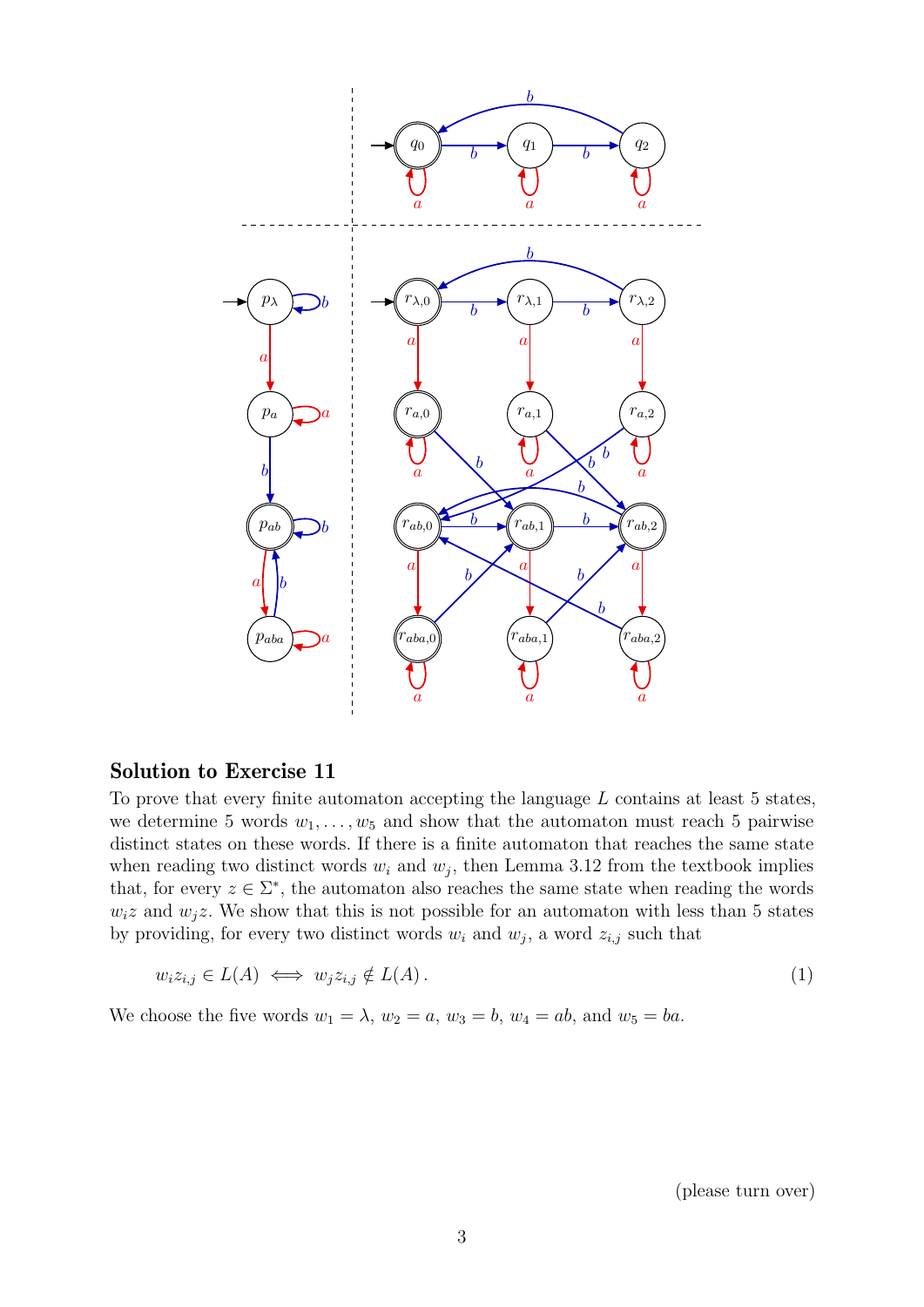The following table provides, for all pairs  $(w_i, w_j)$  with  $i < j$ , a word  $z_{i,j}$ .

|                 |  | $z_{i,j}   w_2 = a \quad w_3 = b \quad w_4 = ab \quad w_5 = ba$ |  |
|-----------------|--|-----------------------------------------------------------------|--|
| $w_1 = \lambda$ |  |                                                                 |  |
| $w_2 = a$       |  |                                                                 |  |
| $w_3 = b$       |  |                                                                 |  |
| $w_4 = ab$      |  |                                                                 |  |

It is easy to see that these words satisfy the condition [\(1\)](#page-2-0), e.g.,  $w_4z_{4,5} = aba \in L(A)$ , but  $w_5z_{4,5} = baa \notin L(A).$ 

## Solution to Exercise 12

(a) We use Lemma 3.12 from the textbook to show that the language

 $L_1 = \{w \in \{a, b, c\}^* \mid w \text{ contains the subword } ab \text{ as many times as the subword } ba\}$ 

is not regular. Suppose that  $L_1$  is regular. Then there exists an automaton  $A =$  $(Q, \{a, b, c\}, \delta, q_0, F)$  with  $L(A) = L_1$ . Let  $m = |Q|$ . We consider the words

 $\lambda$ ,  $abc$ ,  $(abc)^2$ ,  $\dots$ ,  $(abc)^m$ .

Because these are  $m+1$  words, i.e., more words than the number of  $A$ 's states, there exist  $i, j \in \{0, \ldots, m\}$  with  $i \neq j$  such that

 $\hat{\delta}(q_0, (abc)^i) = \hat{\delta}(q_0, (abc)^j)$ .

Lemma 3.12 implies that, for all  $z \in \{a, b, c\}^*$ ,

 $(abc)^i z \in L_1 \iff (abc)^j z \in L_1.$ 

However, choosing  $z = (bac)^i$  leads to a contradiction because

 $(abc)^i z = (abc)^i (bac)^i \in L_1$ 

and  $(abc)^j z = (abc)^j (bac)^i \notin L_1$ . Hence, the assumption is wrong and  $L_1$  is not regular.

(please turn over)